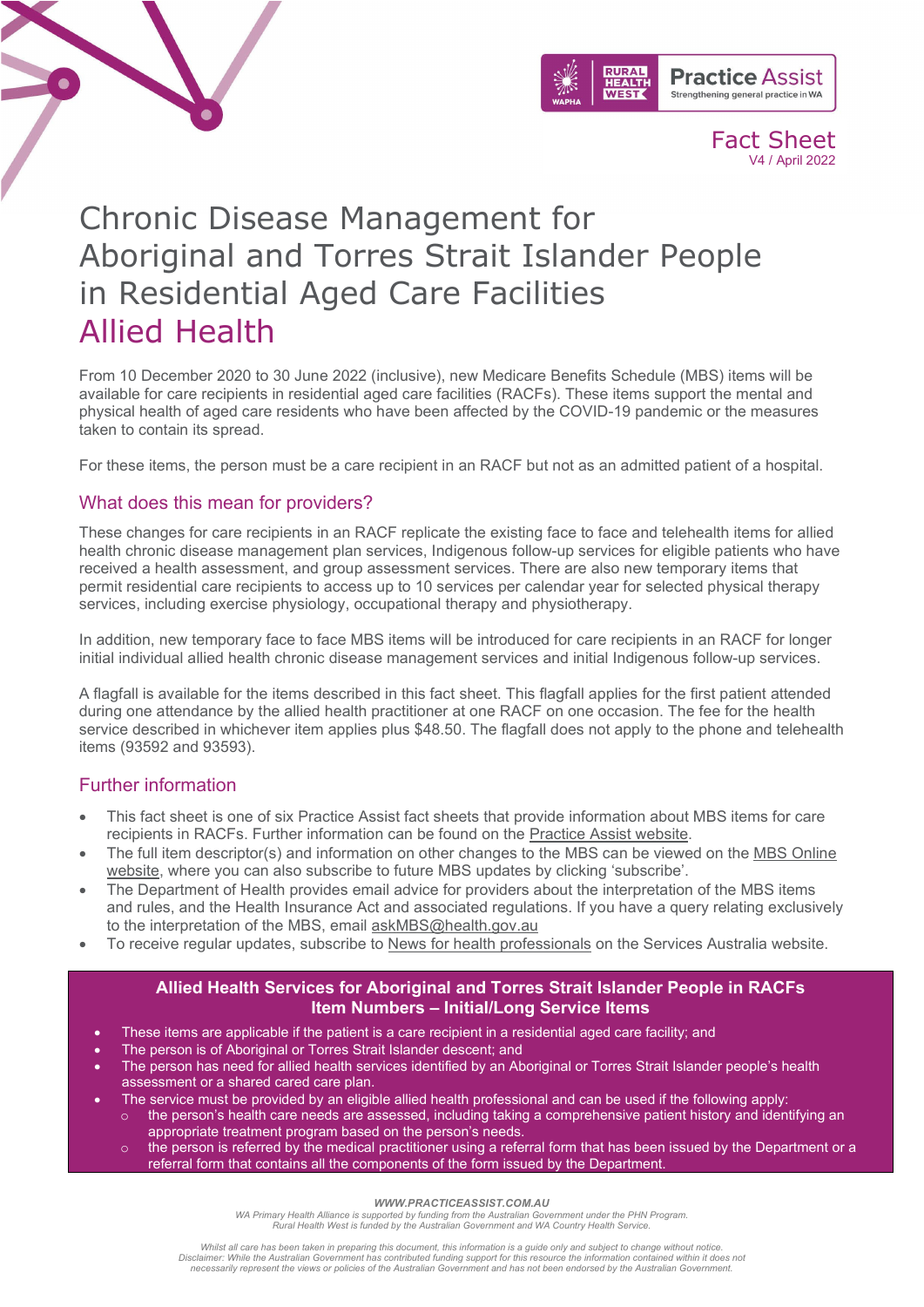

# Fact Sheet V4 / April 2022

- $\circ$  the service is provided to the person individually and in person; and  $\circ$  the service is at least 30 minutes in duration: and
- the service is at least 30 minutes in duration; and
- $\circ$  after the service, a written report is provided to the referring medical practitioner.
- Each of these items can be provided once in a calendar year for each individual.
- Items in Group M30 and M11 can only be provided 5 times in a calendar year (in total for all items). Group M30 (Initial services 1 per provider per patient in a 12 month period) includes items 93546 to 93593 and Group M11 (Allied Health Services for Indigenous Australians who have had a Health Check) includes items 81300 to 81360.

| <b>Item</b> | <b>Description</b>                                                                                       |
|-------------|----------------------------------------------------------------------------------------------------------|
| 93546       | Aboriginal and Torres Strait Islander health service provided by an eligible Aboriginal health worker or |
|             | eligible Aboriginal and Torres Strait Islander health practitioner.                                      |
| 93547       | Diabetes education health service provided by an eligible diabetes educator.                             |
| 93548       | Audiology health service provided by an eligible audiologist.                                            |
| 93549       | Exercise physiology health service provided by an eligible exercise physiologist.                        |
| 93550       | Dietetics health service provided by an eligible dietitian.                                              |
| 93551       | Mental health service provided by an eligible mental health worker.                                      |
| 93552       | Occupational therapy health service provided by an eligible occupational therapist.                      |
| 93553       | Physiotherapy health service provided by an eligible physiotherapist.                                    |
| 93554       | Podiatry health service by an eligible podiatrist.                                                       |
| 93555       | Chiropractic health service provided by an eligible chiropractor.                                        |
| 93556       | Osteopathy health service provided by an eligible osteopath.                                             |
| 93557       | Psychology health service by an eligible psychologist.                                                   |
| 93558       | Speech pathology health service provided by an eligible speech pathologist.                              |

## **Physical Therapy in RACFs Item Numbers**

- These items are applicable if the patient is a care recipient in a residential aged care facility; and
- The person is of Aboriginal or Torres Strait Islander descent; and
- The person has need for allied health services identified by an Aboriginal or Torres Strait Islander people's health assessment or a shared cared care plan.
- The service must be provided by an eligible allied health professional and can be used if the following apply:
	- $\circ$  The person has received 5 services, to which an item in subgroup 1 or 3 of Group M30 or Group M11 applied (in total for all items), in that calendar year; and
	- $\circ$  the person's health care needs are assessed as requiring additional exercise physiology therapy services in a calendar year; and
	- $\circ$  the person is referred by the medical practitioner using a referral form that has been issued by the Department or a referral form that contains all the components of the form issued by the Department.
	- $\circ$  the service is provided to the person individually and in person; and  $\circ$  the service is at least 20 minutes in duration: and
	- the service is at least  $20$  minutes in duration; and
	- o a written report is provided to the referring medical practitioner if:
		- the service is the only service under the referral—in relation to that service; or
		- the service is the first or last service under the referral—in relation to that service; or
		- the service involves matters that the referring medical practitioner would reasonably expect to be informed of—in relation to those matters.
- Note: Group M30 (Initial services 1 per provider per patient in a 12 month period) includes items 93546 to 93593 and Group M11 (Allied Health Services for Indigenous Australians who have had a Health Check) includes items 81300 to 81360.

| 93571 | Additional exercise physiology health service provided by an eligible exercise physiologist.   |
|-------|------------------------------------------------------------------------------------------------|
| 93572 | Additional occupational therapy health service provided by an eligible occupational therapist. |
| 93573 | Additional physiotherapy health service provided by an eligible physiotherapist.               |

#### *WWW.PRACTICEASSIST.COM.AU*

WA Primary Health Alliance is supported by funding from the Australian Government under the PHN Program.<br>Rural Health West is funded by the Australian Government and WA Country Health Service.